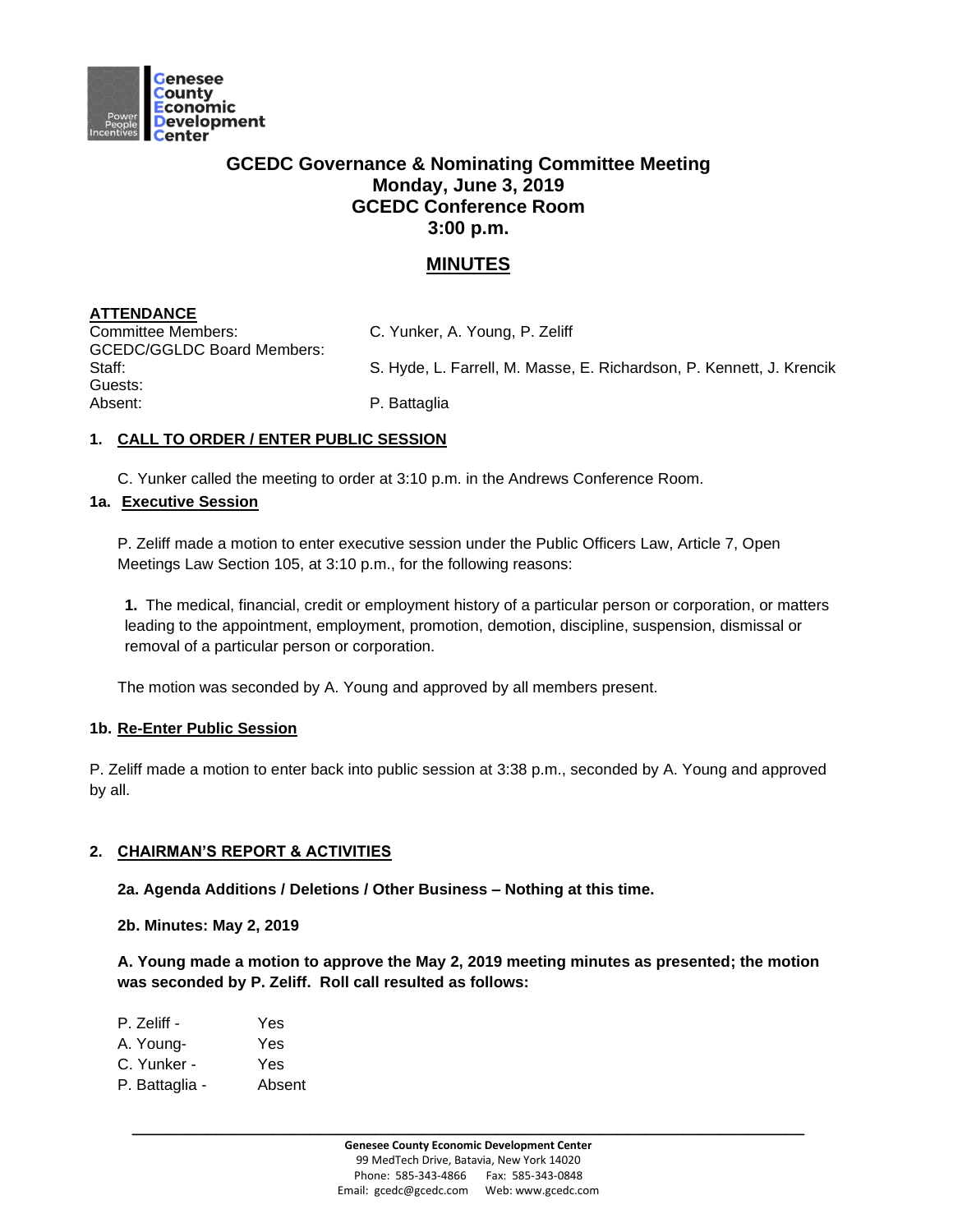### **3. DISCUSSIONS / OFFICIAL RECOMMENDATIONS TO THE BOARD**

**3a. Officer Appointments -** The current slate of officers is set to expire on June 30<sup>th</sup>. It is suggested to reappoint the current slate of officers, with the notion that vacancies may occur and will be dealt with as they arise. The current slate of officers are as follows:

| Chair -         | P. Battaglia |
|-----------------|--------------|
| Vice-Chair -    | P. Zeliff    |
| President/CEO - | S. Hyde      |
| Treasurer -     | L. Farrell   |
| Secretary -     | P. Kennett   |

The appointed officers shall hold office for one year or until their successors are appointed.

**P. Zeliff made a motion to recommend appointment of the Officers as presented; the motion was seconded by A. Young. Roll call resulted as follows:**

P. Zeliff - Yes A. Young- Yes C. Yunker - Yes P. Battaglia - Absent

#### **The item was approved as presented.**

**3b. Annual project Performance Review –** All projects that receive financial assistance are required to report certain information about their project's performance, including total jobs, on an annual basis to the GCEDC. This information is then reported into the Public Authorities Reporting Information System (PARIS). There are other items that companies need to comply with in accordance with the terms of their PILOT agreement to be considered "performing" besides job creation. These items are the submittal of the Annual Project Report, staying under the amount of the sales tax exemption they were awarded, remaining current on their PILOT payments and maintaining insurance limits as stated in the Leaseback agreements.

Based on feedback we received during the annual project review for 2018, we have decided to present the information to the Governance Committee in different subset groups. All projects that reported to the GCEDC and were uploaded into PARIS are still being presented before the Committee.

- 1. Projects that are in compliance with all terms of their PILOTs and Leaseback Agreements. (42)
- 2. Projects that are not in compliance with the job commitment numbers but are still in the  $1 + 3$  timeframe. (6)
- 3. Projects that are not in compliance with the jobs or insurance requirements, but their PILOTs are set to expire by 12/31/19. (9)
- 4. Projects that are not in compliance with the job creation pledges. (13)

All "underperforming" companies were reviewed and discussed with the Committee in Executive Session. The Committee determined that no action needed to be taken at this time.

**3c. Procurement Policies and Procedures –** L. Farrell shared that this policy is required to be reviewed annually. There are no changes being recommended.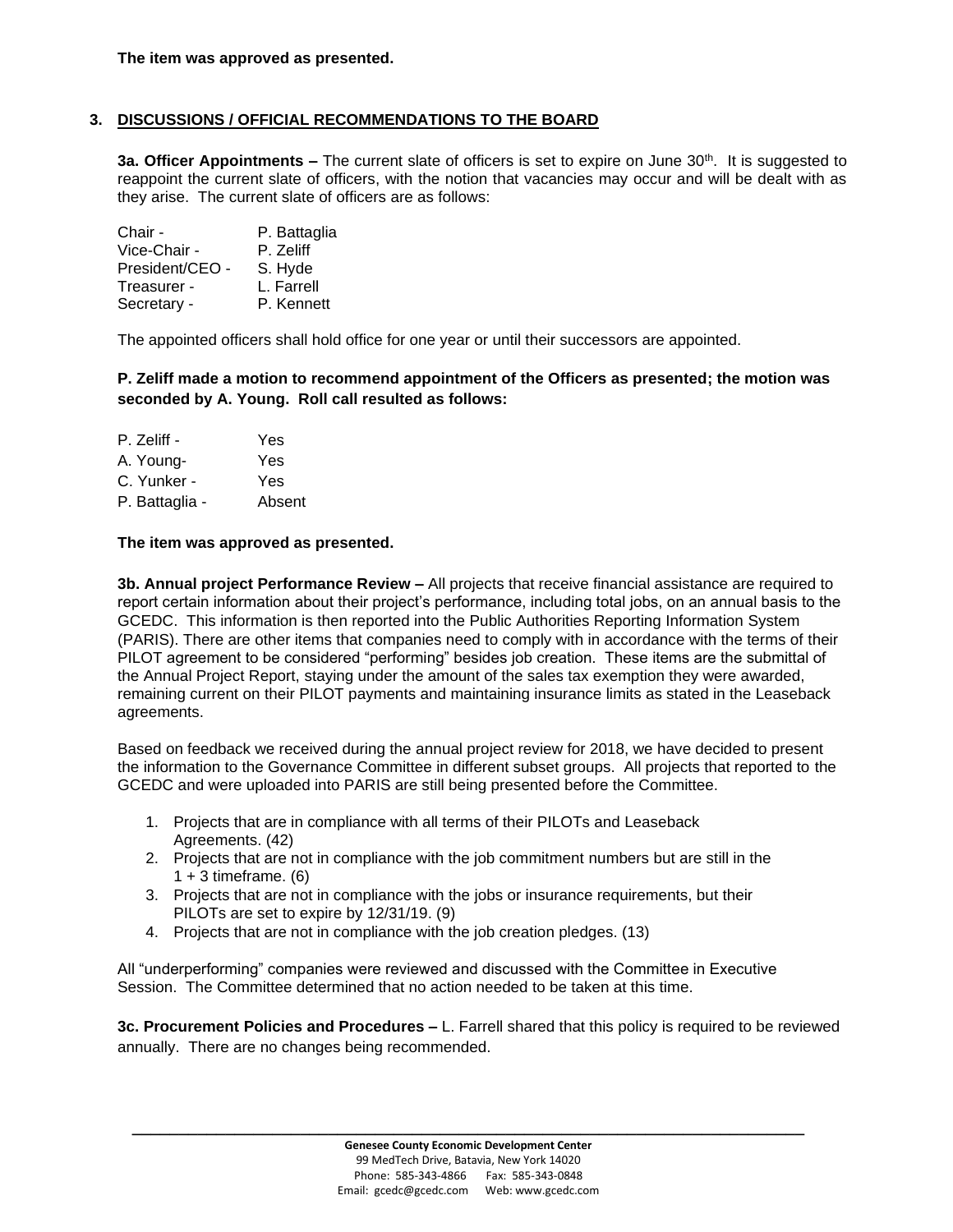**P. Zeliff made a motion to recommend approval of the Procurement Policies and Procedures to the full Board as presented; the motion was seconded by A. Young. Roll call resulted as follows:**

| P. Zeliff -    | Yes    |
|----------------|--------|
| A. Young-      | Yes    |
| C. Yunker -    | Yes    |
| P. Battaglia - | Absent |

#### **The item was approved as presented.**

**3d. Investment Policy –** L. Farrell shared that this policy is required to be reviewed annually and approved. There are no changes being recommended.

**P. Zeliff made a motion to recommend approval of the Investment Policy to the full Board as presented; the motion was seconded by A. Young. Roll call resulted as follows:**

| Yes    |
|--------|
| Yes    |
| Yes    |
| Absent |
|        |

**The item was approved as presented.** 

**3e. Disposition of Property Guidelines –** L. Farrell shared that this policy is required to be reviewed and approved annually. There are no changes being recommended.

**P. Zeliff made a motion to recommend approval of the Disposition of Property Guidelines to the full Board as presented; the motion was seconded by A. Young. Roll call resulted as follows:**

| P. Zeliff -    | Yes    |
|----------------|--------|
| A. Young-      | Yes    |
| C. Yunker -    | Yes    |
| P. Battaglia - | Absent |
|                |        |

**The item was approved as presented.** 

**3f. Governance & Nominating Committee Charter –** L. Farrell shared that this charter is required to be reviewed and approved annually. L. Farrell is recommending one change to the Charter. It was requested by the Employment & Compensation Committee that under 'Other Responsibilities' the following language be added: "Annual review of general performance relative to budget, capital investment and jobs created."

P. Zeliff suggested adding "of the Agency" to distinguish whose performance they would be reviewing.

The addition will now read as follows: "Annual review of general performance of the Agency relative to budget, capital investment and jobs created."

**P. Zeliff made a motion to recommend approval of the Governance & Nominating Committee Charter with the presented change to the full Board; the motion was seconded by A. Young. Roll call resulted as follows:**

| P. Zeliff - | Yes |
|-------------|-----|
| A. Young-   | Yes |